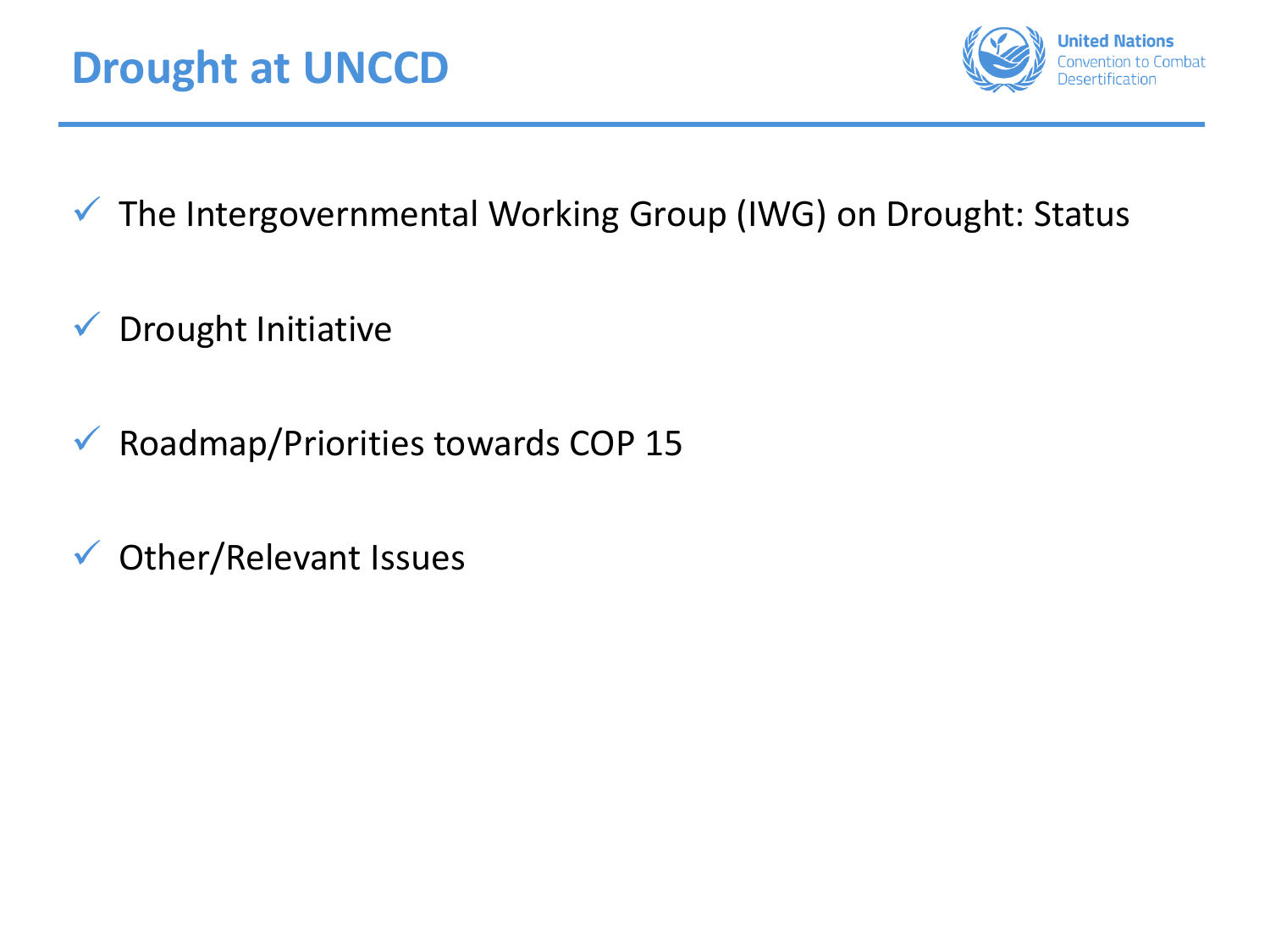## **The Intergovernmental Working Group on Drought**

## **Dec 23/COP 14. The COP decided to establish an IWG on effective policy & implementation measures for addressing drought under the UNCCD & present its findings at COP15.**

## **Terms of References:**

❖ Stocktaking of & review the existing policy, implementation & institutional coordination frameworks, including partnerships, on drought preparedness & response.

❖ Considering options for appropriate policy, advocacy & implementation measures at all levels for addressing drought effectively under the Convention.

❖ Carrying out the task in the context of a wider holistic & integrated approach to disaster risk reduction & enhancing the resilience of communities & ecosystems.

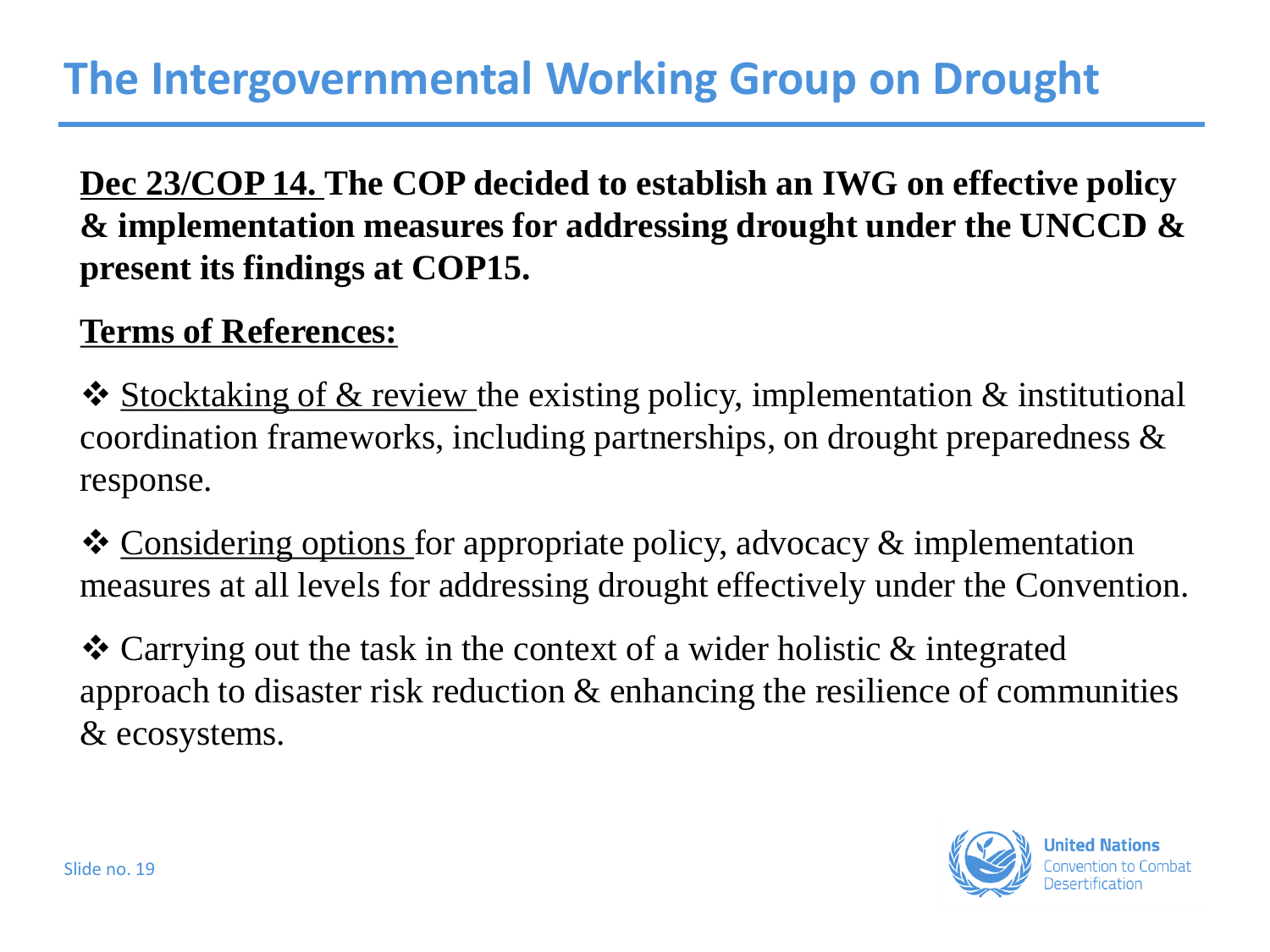

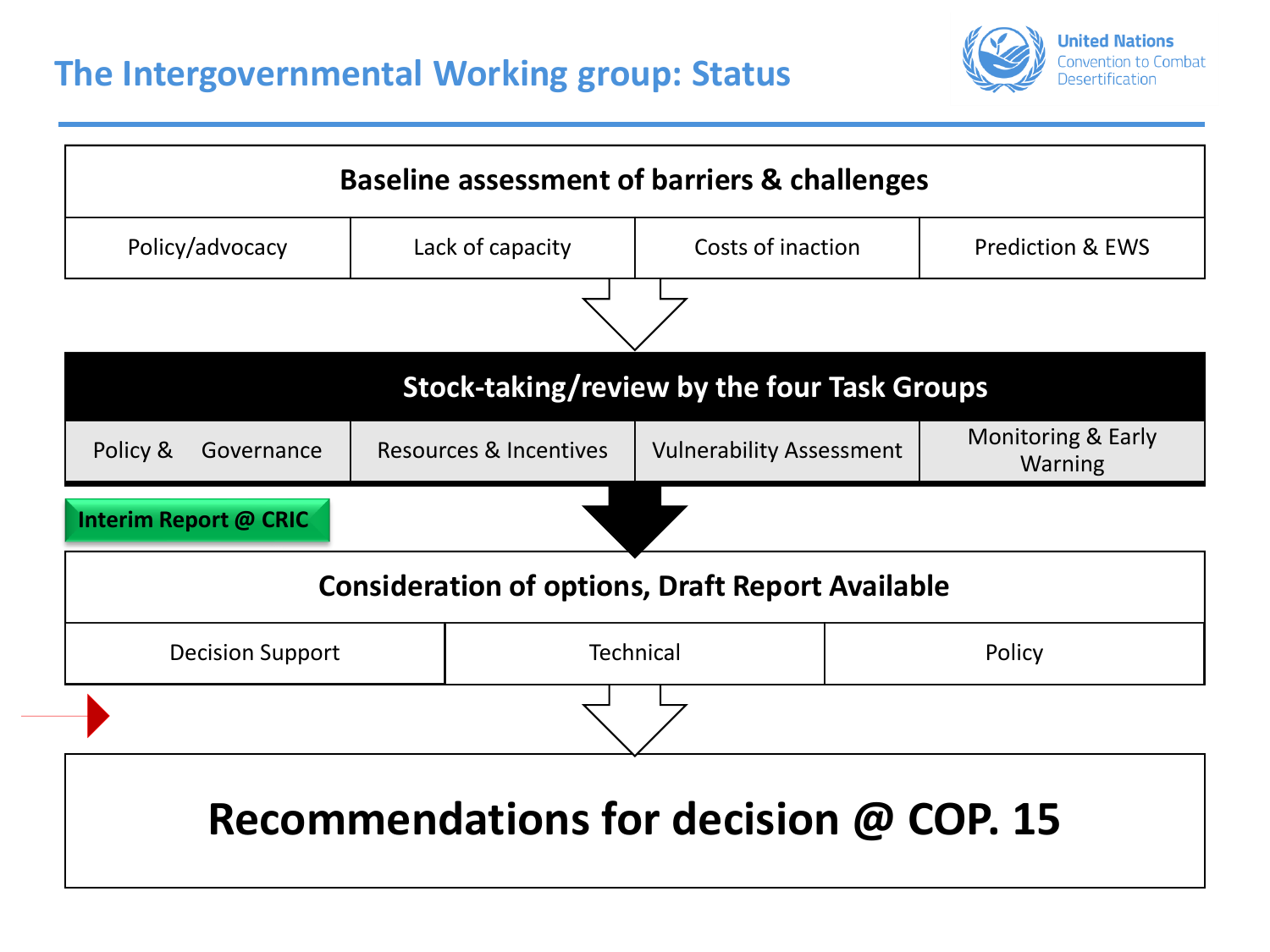# **Preliminary discussions in the IWG**

### *Monitoring & Early Warning*

- ❖ Towards early warning & monitoring systems of drought impacts (not only hazards!)
- ❖ Harnessing modern technology (AI, mobile & remote sensing) & role of traditional knowledge.

#### *Resources & Incentives*

- ❖ Providing incentives for communities & private sector actors to invest on drought risk mitigation/response measures.
- ❖ Identifying innovative financing instruments, such as insurance products, bonds, microfinance, drought funds *(in partnership with World Bank)*

#### *Vulnerability Assessment*

- ❖ Barriers/Challenges in addressing drought vulnerabilities (incl. gender considerations).
- ❖ Assessing the systemic effects of land degradation in deepening vulnerability [Drought Smart land management (D-SLM)]

#### *Policy and Governance*

- ❖ Considerations of the scope for heightened global commitment & steps needed to build consensus.
- ❖ How to strengthen regional & global level capacity building, networks, collaborative centers.

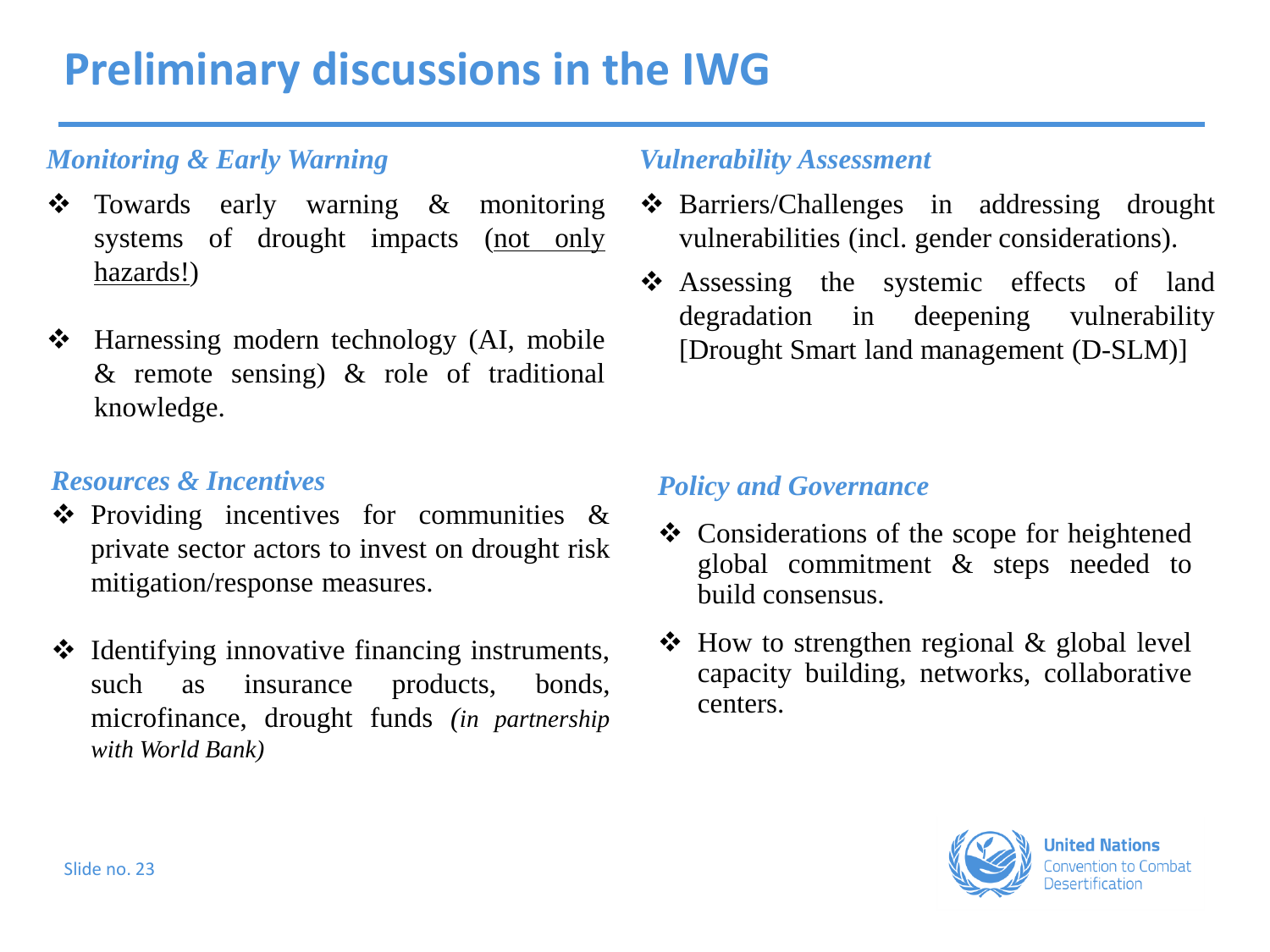# **The UNCCD Drought Initiative**

- **National drought preparedness plans**
- **Regional efforts to reduce drought vulnerability and risk, and**
- **Toolbox to boost the resilience of people and ecosystems to drought.** ❖**Established Partners: FAO, WMO, GWP, Uni Of Nebraska, European Joint Research Center and UNEP**
	- ❖**Other Partners: IWMI, DIE, UNU, UN-SPIDER, IUCN**





**United Nations** Convention to Combat **Desertification**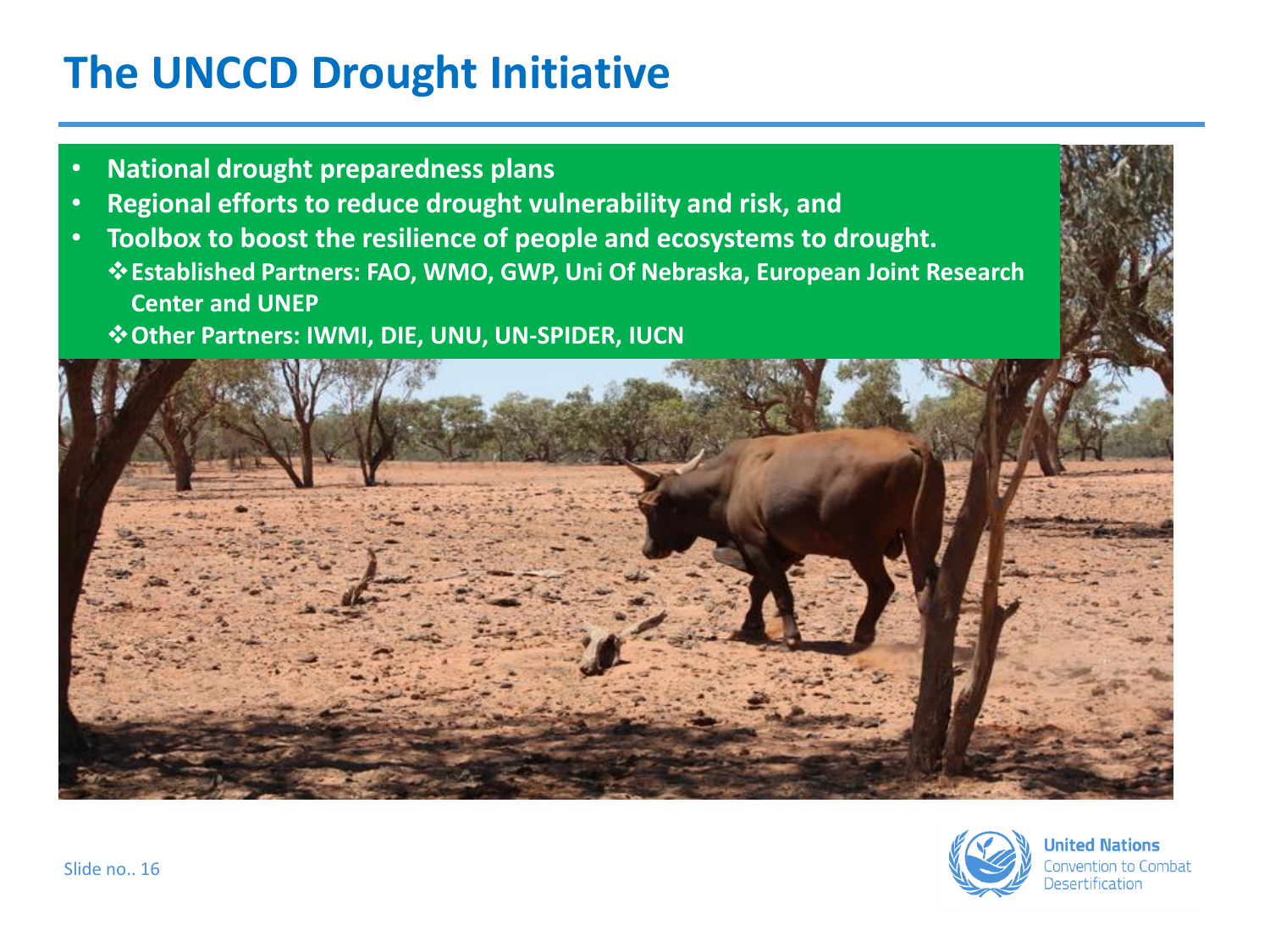• 73 countries are participating. 66 completed their national drought plans (May 2021)

| <b>Africa</b><br>35<br>Algeria, Angola, Benin, Botswana, Burkina Faso, Burundi, Central African<br>Republic, Cote d'Ivoire, Egypt, Eritrea, Eswatini, Ethiopia, Gabon, Ghana,<br>Guinea-Bissau, Liberia, Madagascar, Malawi, Mali, Mauritania, Morocco,<br>Namibia, Somalia, Tanzania, Tunisia, Niger, Nigeria, Rwanda, Sierra Leone,<br>South Africa, Sudan, The Gambia, Togo, Zambia, Zimbabwe.<br>15<br>Asia<br>Cambodia, India, Iraq, Iran, Jordan, Kuwait, Marshall Islands, Pakistan, Sri<br>Lanka, Syria, Tajikistan, The Philippines, Turkmenistan, Uzbekistan,<br>Vietnam.<br><b>LAC</b><br>Argentina, Bolivia, Colombia, Cuba, Dominican Republic, Ecuador, El<br>15<br>Salvador, Grenada, Guatemala, Guyana, Honduras, Panama, Paraguay,<br>Perú, Venezuela.<br>8<br><b>CEE</b><br>Azerbaijan, Bosnia and Herzegovina, Macedonia, Moldova, Montenegro,<br>Russia, Serbia, Ukraine. | <b>Region</b> | <b>Countries</b> | # |
|-----------------------------------------------------------------------------------------------------------------------------------------------------------------------------------------------------------------------------------------------------------------------------------------------------------------------------------------------------------------------------------------------------------------------------------------------------------------------------------------------------------------------------------------------------------------------------------------------------------------------------------------------------------------------------------------------------------------------------------------------------------------------------------------------------------------------------------------------------------------------------------------------|---------------|------------------|---|
|                                                                                                                                                                                                                                                                                                                                                                                                                                                                                                                                                                                                                                                                                                                                                                                                                                                                                               |               |                  |   |
|                                                                                                                                                                                                                                                                                                                                                                                                                                                                                                                                                                                                                                                                                                                                                                                                                                                                                               |               |                  |   |
|                                                                                                                                                                                                                                                                                                                                                                                                                                                                                                                                                                                                                                                                                                                                                                                                                                                                                               |               |                  |   |
|                                                                                                                                                                                                                                                                                                                                                                                                                                                                                                                                                                                                                                                                                                                                                                                                                                                                                               |               |                  |   |
| Total<br>73                                                                                                                                                                                                                                                                                                                                                                                                                                                                                                                                                                                                                                                                                                                                                                                                                                                                                   |               |                  |   |

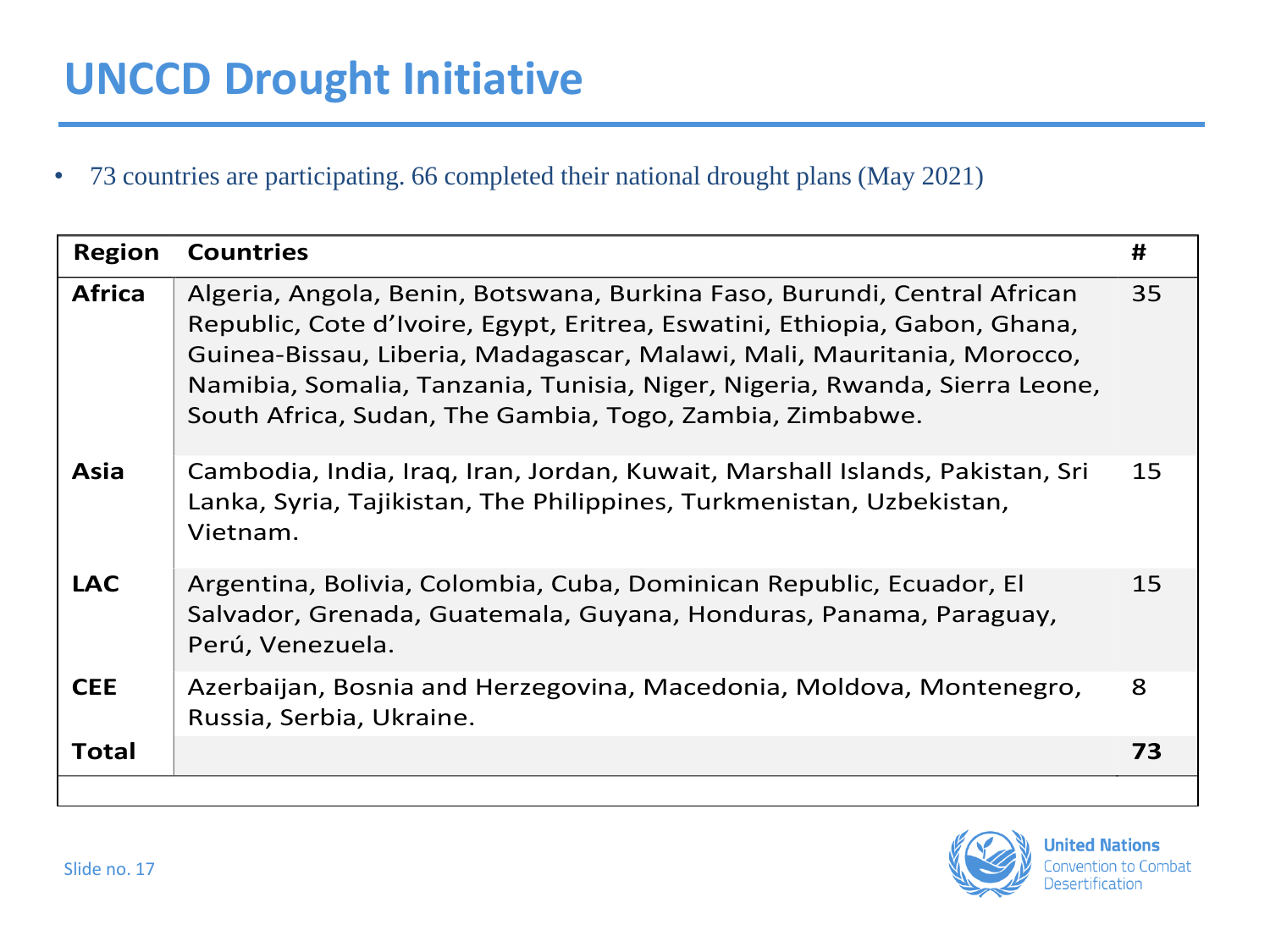# **UNCCD-led Drought Toolbox is launched @ COP!4**

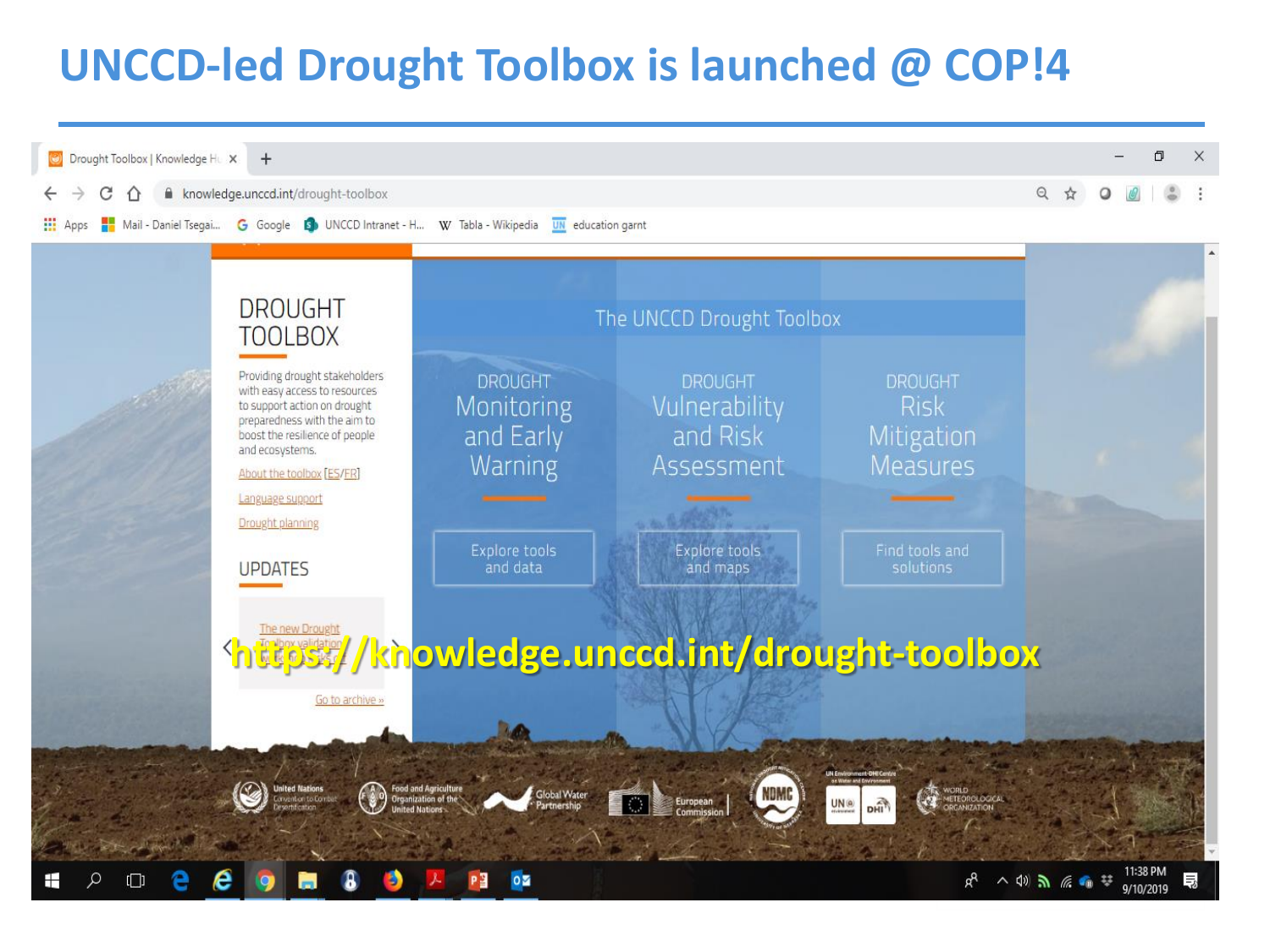GEF-supported project "Enabling Activities for Implementing UNCCD COP Drought Decisions (FAO/UNCCD)"

Identifying drought financing instruments, Drought Fund, etc. (GM)

Good Practice Guidance for National Reporting on SO3 (STI)

SPI technical Reports, follow-up of the WP of SPI Objective 2 (STI)

Collaborative Centres on Drought (ERPA)

*SADC, Central Asia Drought Projects, incl. capacity building activities (ERPA/GM)*